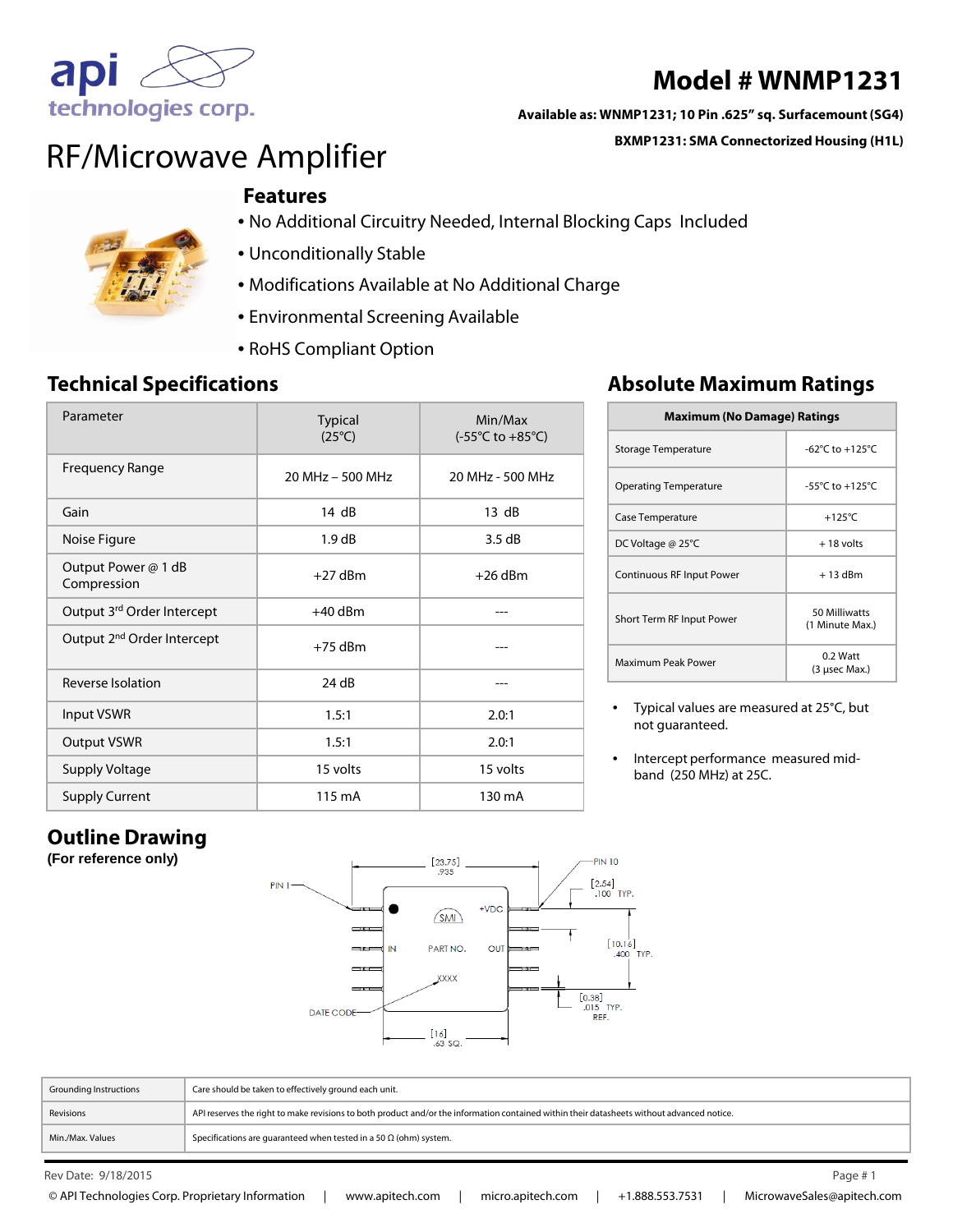## **Model # WNMP1231**





#### **Typical Performance Graphs**